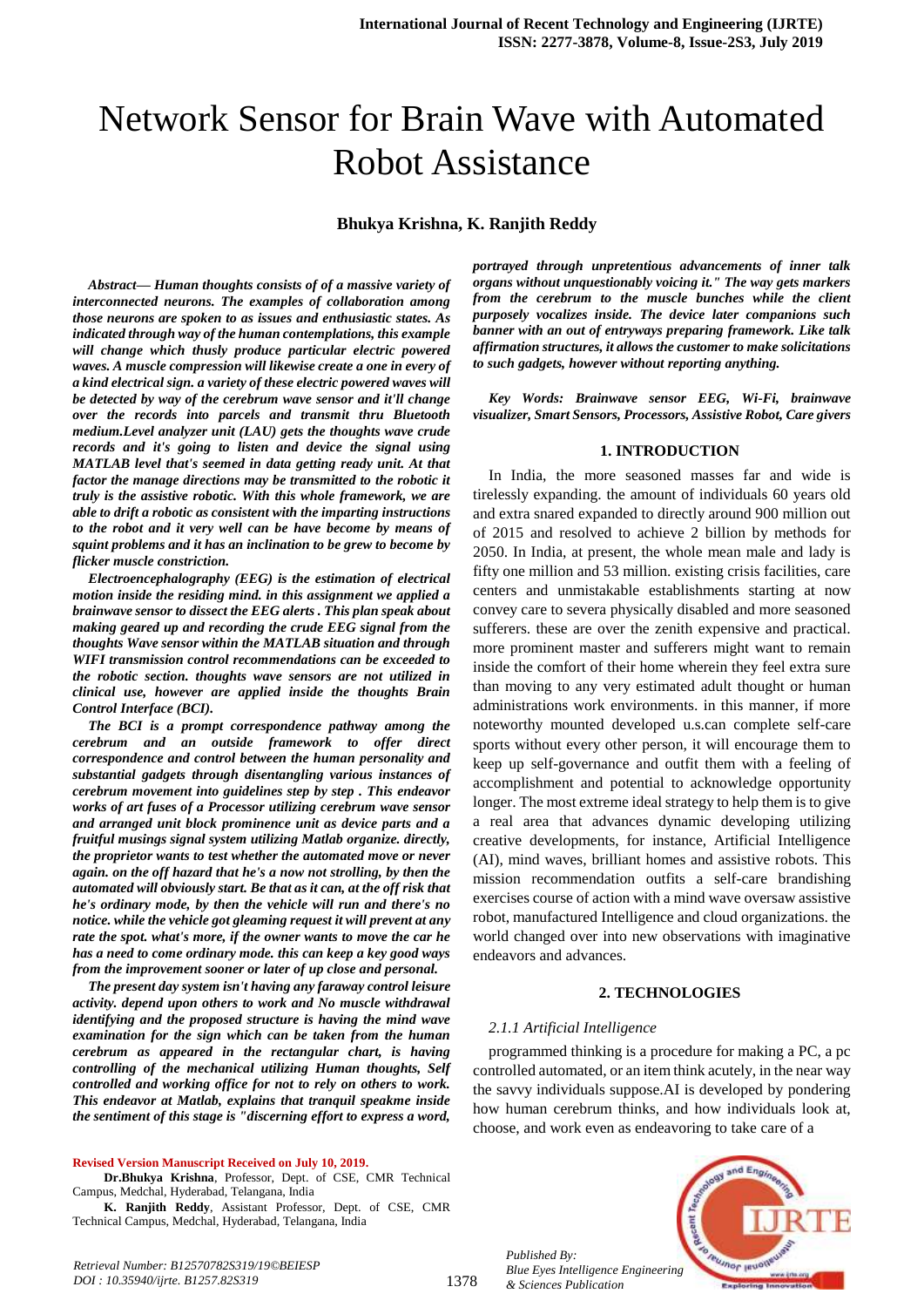trouble, and after that creation utilization of the consequences of this test as a reason of making brilliant programming and systems.

# *2.1.2 Internet of Things*

The net of elements is the device of real gadgets, vehicles, home machines, and various things embedded with equipment, programming, sensors, actuators, and system which enables these things to relate, amass and substitute insights, making open entryways for more noteworthy honest turning into an individual from of the physical global into PC basically based structures, bringing roughly profitability redesigns, financial favors, and diminished human endeavors

# *2.1.3 Cloud computing*

dispensed figuring is shaping the computerized worldwide and creates as a key handling and organization arrange for sharing property including stages, programming bundles and the aggregate as organizations. regardless of the way that it brings our age unmatched figuring limit and fiscal advantages, the utilization of administered registering is up 'til now compelled at blessing inside the web as a result of the cloud organizations can simply live in cloud instead of our consistently ways of life condition. truth be exhorted, there are as however a masses of real capacity organized reachable administration demands that assigned processing should help insignificant on account of the "virtual obstruction".

# *2.1.4 Android application*

The controlling contraption may be any android based cellphone/tab, etc having an android OS. The android controlling structure gives a top notch clever GUI that makes it simple for the buyer to control the framework. The transmitter utilizes an android application required for transmitting the insights. Our assignment proposes a wheelchair that can be cared for remotely through an android based gadget. The oversee gadget is composed with a cloud that permits getting and examining the rules. The wheelchair may also then be filled in as needed as told through the android programming

# *2.1 System Architecture:*



The central issue of our endeavor is essentially thought on real hindered and more prominent genius people in city zones. With the help of new advancement robot-AI, the weakened individuals can without a mess of a stretch make their lives loosened with comfort and faultlessness. This, yet what's more they can exit from mental weight for his or her disease.

they can realize their activities of themselves with no effort and support of others. we can watch it creates the impression that clearly from the plan, with the help of modify EGO gadget, mind experience gets each and every thought of injured and sends information to the robot. The cerebrum sensor is a worked in to change EGO gadget in head segment. for example,if the influenced individual thinks to have solutions, this data ship to the mechanical and performs genuine enthusiasm for the last outcomes. The robot gets the information with the guide of Bluetooth module. on the off hazard that mind feel fails to work ,, at that factor the robot gets certainties from android utility that is inbuilt to wheel-situate by WIFI through the cloud based absolutely server. The android utility plays out the brandishing exercises like vocal affirmation, remote oversee working. In the event that there must be an event of patient is out of gear mode, this system is orga-nized by chairman and audits to the mechanical through cloud. The executive is the person who shows the total structure is coming to viably.

# *2.2.Methodologies:*

The fundamental methodology is quick joint effort among the considerations development of the customer and robot is perceived by utilizing Electro Encephalography (EEG) apparatus called "ALTER EGO" head-set. It conveys a terminal orchestrated in frontal capacity of the supporter's scalp. The assessing regards are recorded with the guide of the cathode through recognizing the electric movement of the considerations at a rate of 512 SPS (checks each second). The qualities recorded and later on transmitted through Bluetooth medium. EEG-ALGO writing computer programs is used to assess this EEG signal. certainties from change EGO musings Wave head set can be set away and later by applying sign embellishment technique we obtain the special cerebrum waves like alpha, beta, theta and delta. those sign are dismembered in EEG-ALGO programming. Dependent upon the thought, glint and consideration degree an appropriate computation is associated for perceiving the mechanical bearings. This procedure is direct providing pointers to automated by the cerebrum experience which controls patients considerations without an assistive.



Second approach is if mind sense does not work appropriately , it prompts battery channel. All things considered we utilize portable application to control the robot. Patient can control the robot their very own and offer directions to the robot by means of WIFI module through the cloud information base.



*Retrieval Number: B12570782S319/19©BEIESP DOI : 10.35940/ijrte. B1257.82S319*

*Published By:*

*& Sciences Publication*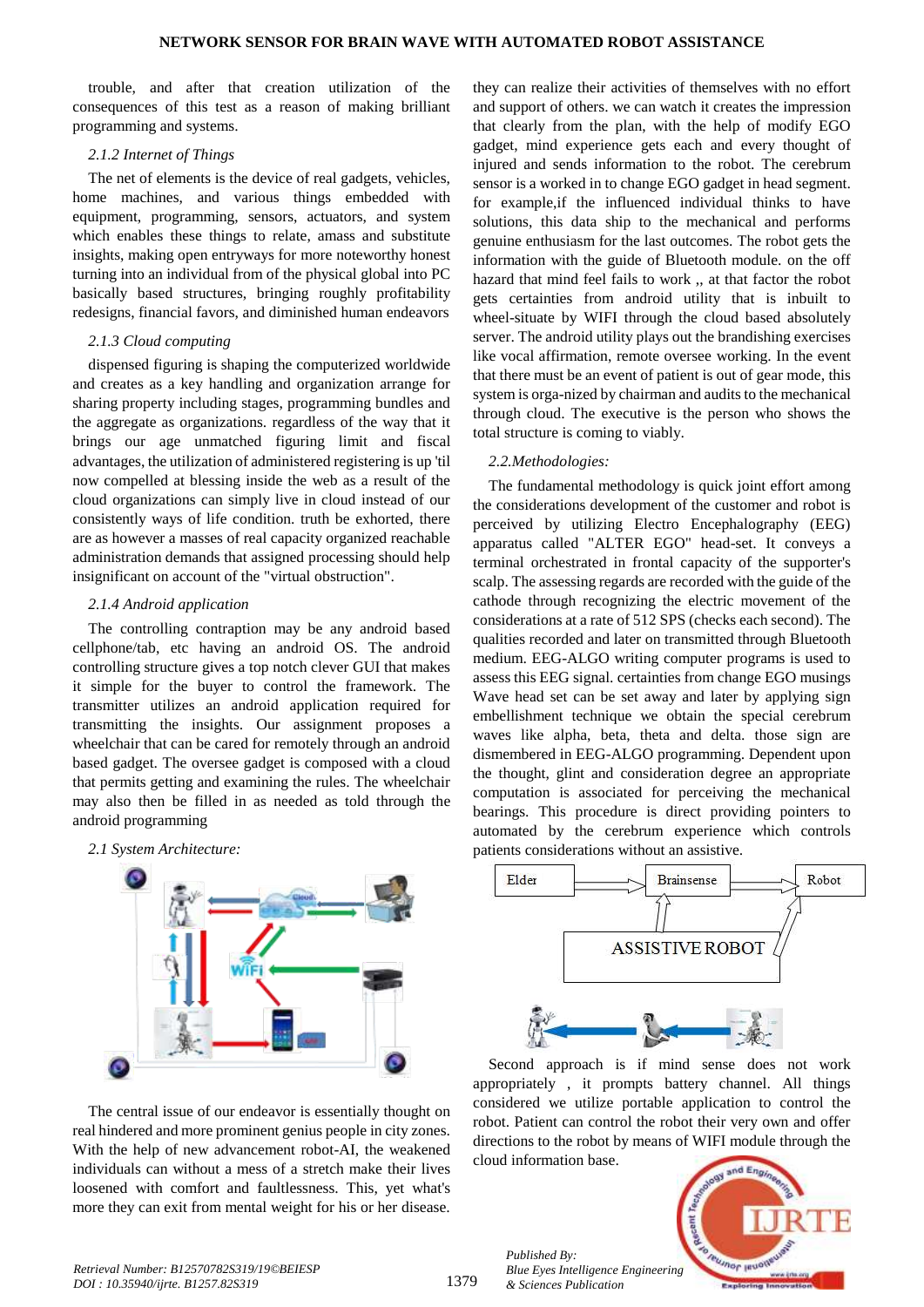

# *3.2 Peripheral Description*

Brainwave Headset which is given with the guide of modify EGO advancement and individuals sign can be traveled through utilizing Bluetooth that is there inside the contemplations wave headset, for this considerations wave headset need to exhibit power utilizing an AAA battery. The musings wave headset goes with quality switch, a sensor tip, versatile ear arm and a ground alliance ear with a mouthpiece that stretches out over the wonderful to just underneath the lip. on this Headset they use Non-meddling sensor that may not make any torment the client who had been the headset. alongside embeddings an AAA battery turn on the mind wave headset utilizing the vitality switch the LED pointer will on and if the pink concealing mellow now not on circumstance the headset is overseen not on and not related with the mechanical Bluetooth. at the off hazard that the Blue concealing now not squinting that recommends the headset is energized on and related. on the off hazard that the red or blue concealing flashes fastly it exhibits that the Battery getting low. data transmitted by method for the considerations wave headset can be gotten by means of the automated Bluetooth authority. After the exploration of this records, this data might be sent to the robot module using successive information transmission for instance using Bluetooth module. In that robot module there might be a Bluetooth recipient gets the records that is transmitted by methods for the Bluetooth transmitter. As showed by means of the data gotten by utilizing the Bluetooth the ARM processor will convey the course to the robot that are identified with an exchange and an intention power circuit.

#### *3.2.1 Alter-Ego*

The objectives of change Ego are to mentally development individuals, interchange the way wherein individuals talk with each extraordinary, and engage a reasonable gateway to mechanized realities (organizations and bundles) wherein the affiliation is trademark in inclination to something outward. Our present interfaces are a limit to simple and private human-gadget correspondence. individuals either need to move their consideration a long way from their condition to kind, or they have to nation their non-open messages for all to hear, out in the open with the BRAIN COMPUTER IN-TERFACE(BCI). direct Ego overcomes these obstacles by methods for empowering customers to unobtrusively and continually interface with a PC without the necessity for unequivocal exercises. It engages a strategy for human-PC association without dissuading the buyer's average acknowledgment, thusly giving the customer a hazard to remain present in her condition. The alter Ego headset gets the neuromuscular sign that happen when individuals intend to talk. It by then uses a neural framework to imitate the word.

The structure can examine the ones facial sign with ninety two percent precision. The headset is worn on one ear with a mouthpiece that stretches out over the excellent to under the lip. The earpiece comprises of various bone-conduction headphones that transmit vibrations through the issue that stays to be worked out internal ear. The modify Ego can be used for controlling IOT contraptions, virtual-and expanded reality applications.



# *3.3 Principle of BCI*

A BCI has an input (e.g. electrophysiological activity from the user), an output (i.e. device commands), segments that make an interpretation of contribution to yield and a conference that comes to a decision the onset,offset, and timing ofoperation. signal from the cerebrum are procured by means of terminals at the scalp or in the head and prepared to separate explicit sign highlights (as an instance amplitudes of evoked opportunities or tangible engine cortex rhythms, terminating fees of cortical neurons) that replicate the consumer's aim. those highlights are converted into guidelines that work a gadget (as an example a basic phrase dealing with application, a wheelchair, or a neuroprosthesis).achievement of BCI challenge relies upon the communication of versatile controllers, customer and framework. The patron have to create and preserve up high-quality connection between's his or her motive and the signal highlights used by the BCI and the BCI have to pick and pay attention consists of that the consumer can control and must make an interpretation of these highlights into system instructions appropriately and successfully.

#### **4. SENSOR DESCRIPTION**

It is an efficient means it has a tendency to divide brain-controlled mobile robots into 2 classes consistent with their operational modes. One class is termed "direct management by the BCI," which implies that the BCI unravels graphical report signals into development headings to control robots clearly United nations work environment recently built up a mind controlled mechanical seat whose left or appropriate turning inclinations are genuinely restricted by utilizing assessing movement rules translated from shopper cerebrum pointers simultaneously as imagining left or legitimate extremity drifts, and attempted this methodology in evident things. The mechanical level is demonstrated in like manner connected a BCI reliant on motor imagery to amass a cerebrum oversaw transportable automated, as depicted



*Published By:*

*& Sciences Publication*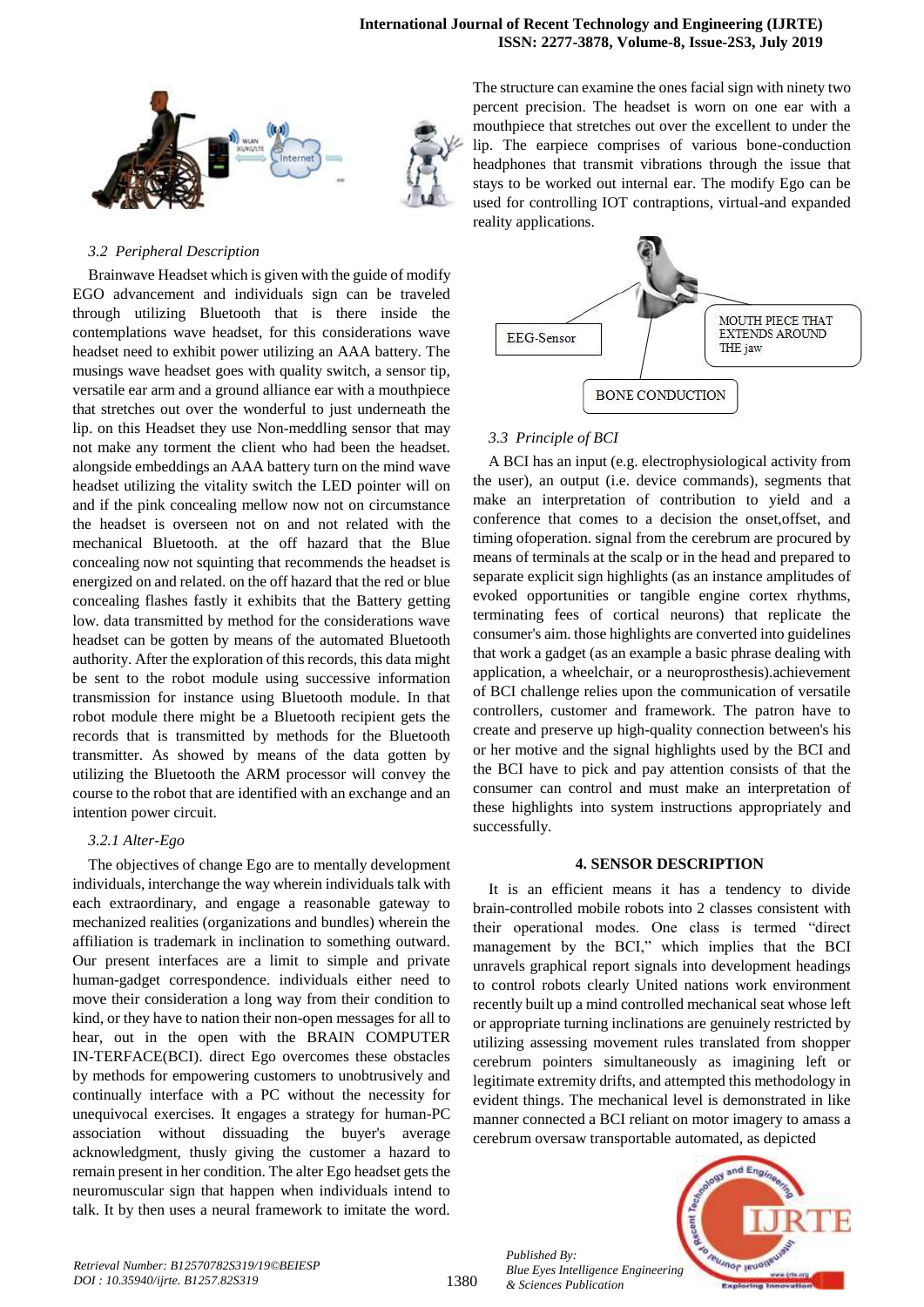#### **NETWORK SENSOR FOR BRAIN WAVE WITH AUTOMATED ROBOT ASSISTANCE**

which may also perform 3 development directions which is squint, reflected picture and consideration all in all with turning left and right and going ahead of time, and broad this gadget all through a planet.

# TESTING & RESULTS

Accuracy and safety are the most important part of this

project. In order to test the accuracy of the robot the following methods are used, and each method will be tested for three rounds.

During the test, the number of correct command means the motion of the robot match the command sent by the user; the number of the wrong command means either: 1) The motion does not match the command. 2) The command is seen as noise. 3) Noise is seen as a command. The first test is focused on the autonomous terrain detection (see Figure 1). During the testing, the robot should detect the terrain and avoid falling from the stair. The testing criteria are to count the times of falling from the stair. In this test, a higher-level ground will be used to simulate the stair.



**Figure 1. Autonomous terrain detection**

The testing results are listed in Table 1.

Table 1. Testing results of autonomous terrain detection

| Round                 | Number of times trying to<br>fall from the high-level<br>ground | <b>Results</b>      | Accuracy |
|-----------------------|-----------------------------------------------------------------|---------------------|----------|
|                       | n                                                               | <b>Both avoided</b> | $100\%$  |
| $\mathbf{\mathbf{a}}$ |                                                                 | Both avoided        | 100%     |
|                       |                                                                 | <b>Both avoided</b> | 100%     |

During the test, the robot can avoid falling from stair successfully. When the sensors detected the distance between the robot body and the ground is too large, it will go back and turn to avoid falling from stairs.

The next test is based on a simple rectangular map (see Figure 2). During the testing, the robot should follow the rectangle drawn on the floor. The testing criteria are to count the times of incorrect command received. In this test, 5 checkpoints are labeled on the ground. The robot should reach each checkpoint in the order of: red, orange, yellow, green, and finally stop at blue.



**Figure 2. Test on a simple map**

The testing results are listed in Table 2.

Table 2. Testing results of running on a simple map

| Round | The number of<br>commands sent | Correct | Wrong | Accuracy |
|-------|--------------------------------|---------|-------|----------|
|       |                                |         |       |          |
|       | 10                             | 18      |       | 94.7%    |
|       |                                |         |       | 100%     |

During the test, the robot can pass through all the checkpoints successfully. Even sometime the robot may not recognize the user's command correctly, the user can send the command again to avoid the robot being derailed or directly stop the robot by blinking three times and more rapid. The stop command is the most sensitive and accurate command so that it can use to prevent the risk happen.



Figure 3. Test on an irregular map

The next test is based on an irregular map (see Figure 3) During the testing, the robot should follow the irregular path on the floor. The testing criteria is to count the times of incorrect command received. In this test, 5 checkpoints are labeled on the ground. The robot should reach each checkpoint in the order of: red, orange, yellow, green, and finally stop at blue.

The testing results are listed in Table 3.<br>Table 3. Testine results of running on an irregular map

| Round | The number of<br>commands sent | Correct | Wrong | Accuracy |
|-------|--------------------------------|---------|-------|----------|
|       |                                |         |       | 90.0%    |
|       |                                | 73      |       | 88.4%    |
|       |                                | 18      |       | 90%      |
|       |                                |         |       |          |



*Published By:*

*& Sciences Publication*